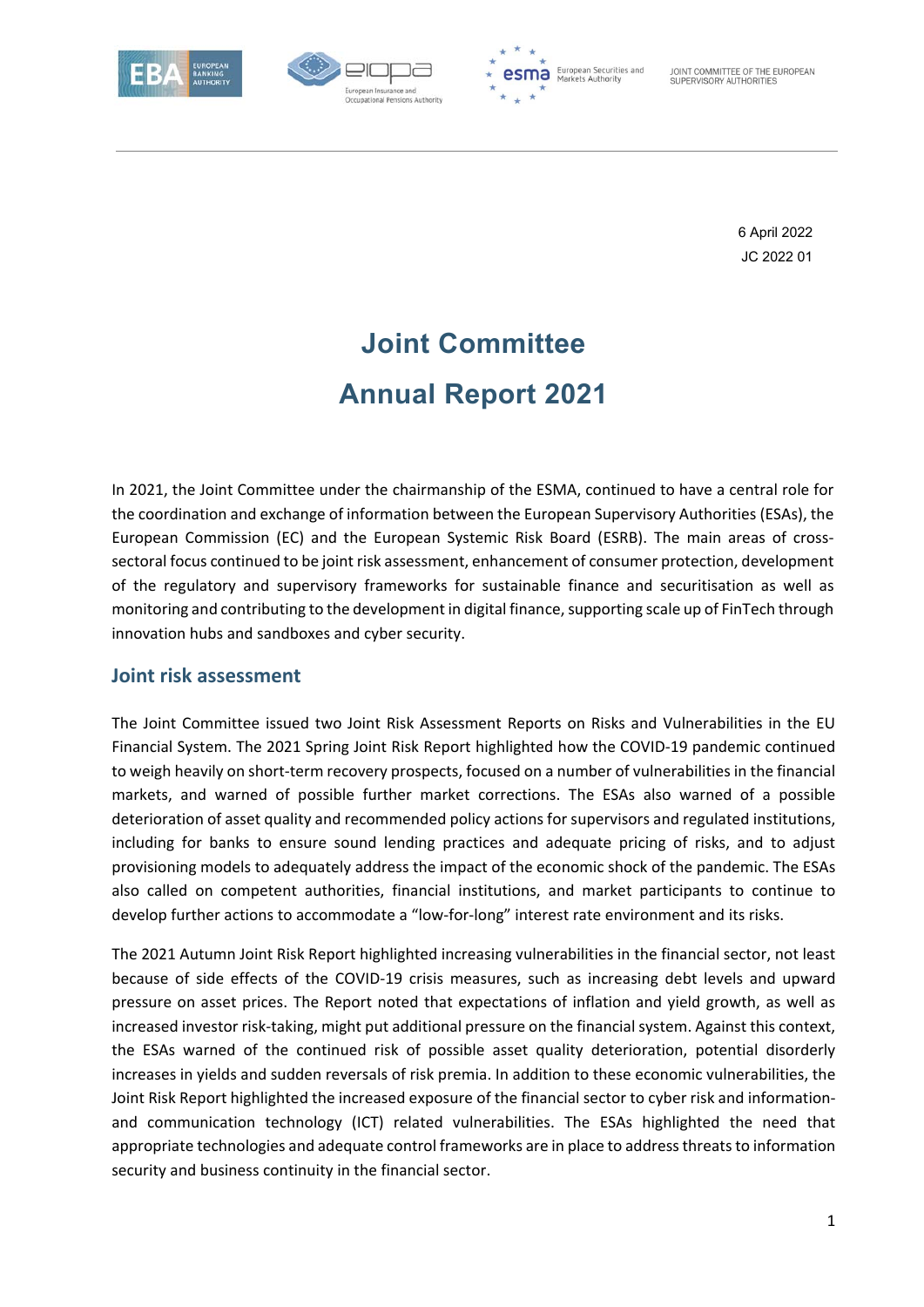





# **Consumer protection and financial education**

In 2021, consumer protection continued to be a key element in the work of the Joint Committee.

Following the submission of the draft RTS with the proposed amendments to the PRIIPs Delegated Regulation to the European Commission in January 2021 and as part of a wider initiative of the European Commission to develop a new retail investment strategy for the EU, the Joint Committee received in July 2021 from the Commission a Call for Advice on the review of the PRIIPs Regulation. The scope of the mandate from the European Commission follows the areas referred to in Article 33 of the PRIIPs Regulation, as well as additionally including issues related to the use of digital media. In order to gather evidence, the Joint Committee published a Call for evidence for a public consultation until 16 December 2021 and is working to deliver its Joint Advice by the end of April 2022.

During 2021, in total 11 administrative sanctions or measures under the PRIIPs Regulation were reported to the ESAs by the competent authorities in 3 Member states (Croatia, Czech Republic and Hungary). These measures were administrative fines and orders to the PRIIPs manufacturer to remedy specified breaches of the PRIIPs Regulation and the PRIIPs Delegated Regulation<sup>1</sup>.

Furthermore, the Joint Committee finalised its review of the application of the Joint ESAs' Guidelines on complaints-handling that the three ESAs had issued in 2014. The review concluded that the Joint Guidelines have contributed to a consistent approach to complaints-handling across the banking, insurance and securities sectors and have resulted in better outcomes for consumers. This review examined how the ESAs Guidelines on complaints‐handling have been applied since they came into force. In particular, the Final Report of the review describes the extent to which the objectives of the Guidelines have been achieved, the supervisory actions that NCAs have undertaken as a result of their national implementation, including the steps taken to identify good/poor practices by firms, as well as the remaining challenges faced.

Finally, the Joint Committee started a new work stream on Financial Education with the aim to fulfil the ESAs' mandate to review and coordinate national financial education initiatives. The main focus of the Joint Committee work in this area in 2021 was the preparation of a joint high‐level conference on financial education and the development of a Joint ESAs repository of national education initiatives focused on fraud, scams and cybersecurity, both of which are scheduled for February 2022.

#### **Sustainability‐related disclosures**

A very significant part of the work of the Joint Committee in 2021 focused on development of the regulatory and supervisory framework for sustainability‐related disclosures.

The Sustainable Finance Disclosure Regulation (SFDR), which has been amended by Article 25 of the Taxonomy Regulation mandated the ESAs to develop through the Joint Committee a number of

<sup>&</sup>lt;sup>1</sup> Regarding the administrative fines, the Czech National Bank and the Central Bank of Hungary reported fines totalling 1,000,000 CZK (approx. 40,225 EUR), and 3,000,000 Ft (approx. 8,118 EUR), respectively.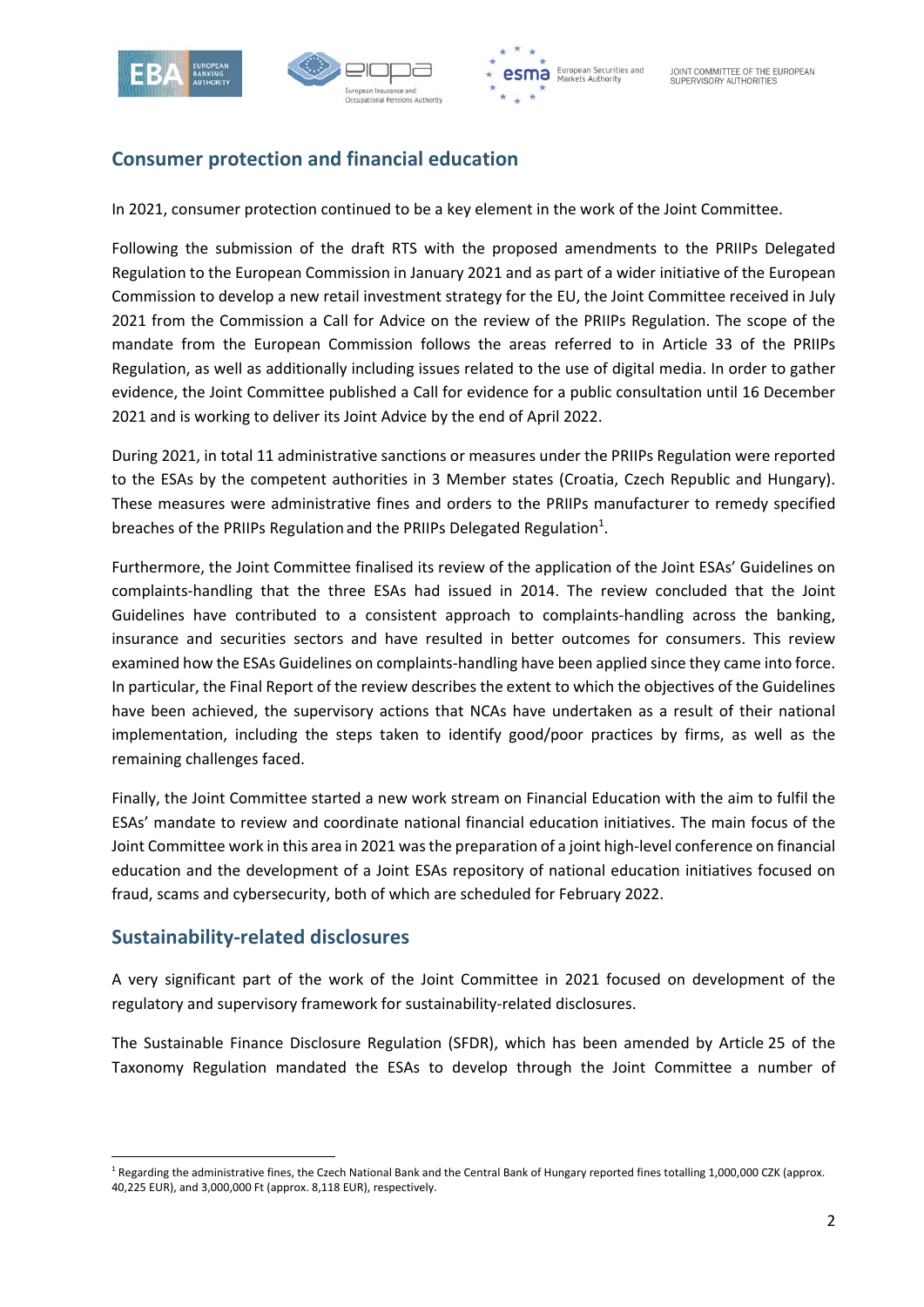





Regulatory Technical Standards (RTS). In 2021, the Joint Committee have developed two sets of draft RTS, containing a total of 13 RTS.

Firstly, the ESAs published on 4 February 2021 draft RTS on the content, methodologies and presentation of disclosures under SFDR that aim to strengthen protection for end‐investors by providing sustainability disclosures on the principal adverse impacts of investment decisions and on the sustainability features of a wide range of financial products. This will help to respond to investor demands for sustainable products and reduce the risk of greenwashing. In addition, the draft RTS contain proposals under Taxonomy Regulation on the do not significantly harm (DNSH) principle.

Secondly, the ESAs have also published on 22 October 2021 draft RTS regarding disclosures under SFDR that relate to financial products investing in economic activities that contribute to environmental objectives. The draft RTS provide disclosures to end‐investors regarding the investments of financial products in environmentally sustainable activities, providing them with comparable information to make informed investment choices and enable a single rulebook for sustainability disclosures under the SFDR and the Taxonomy Regulation. The draft RTS include pre‐contractual and periodic disclosures for products referred to in Articles 5 and 6 of the Taxonomy Regulation that identify the environmental objectives to which the product contributes and show how and to what extent the product's investments are aligned with the EU Taxonomy.

The ESAs have also addressed emerging implementation and supervisory issues. In a letter to the European Commission on 7 January 2021 the ESAs highlighted the priority issues relating to the draft RTS under SFDR. The European Commission responded in July 2021 and provided interpretative guidance to a number of the questions highlighted in the letter in its response.

In addition, the Joint Committee published on 25 February 2021 a Joint ESAs Supervisory Statement to mitigate the risk of divergent application of SFDR within the period from 10 March 2021 (SFDR application date) to the application date of the SFDR RTS. The overall objective of the joint supervisory statement is to achieve an effective and consistent application and national supervision of the SFDR, promoting a level playing field and the protection of investors.

The Commission informed the European Parliament and Council in November 2021 that due to the technical complexity of the RTS and the timing of the submission, the bundled February and October RTS would become applicable by 1 January 2023.

Apart from the SFDR related work, through the Joint Committee, the ESAs coordinated their approach with regards to the membership and governance of the new Sustainability Reporting Pillar of European Financial Reporting Advisory Group (EFRAG). In the letter in July 2021 the ESAs reiterated their strong commitment to contribute to the development of high-quality sustainability reporting standards, and expressed their preference to remain active observers in the EFRAG governance framework. The ESAs considered that such an observer status is in line with the proposal for a Corporate Sustainability Reporting Directive (CSRD) to require ESMA, and invite the other ESAs, to provide an opinion on EFRAG's draft sustainability reporting standards.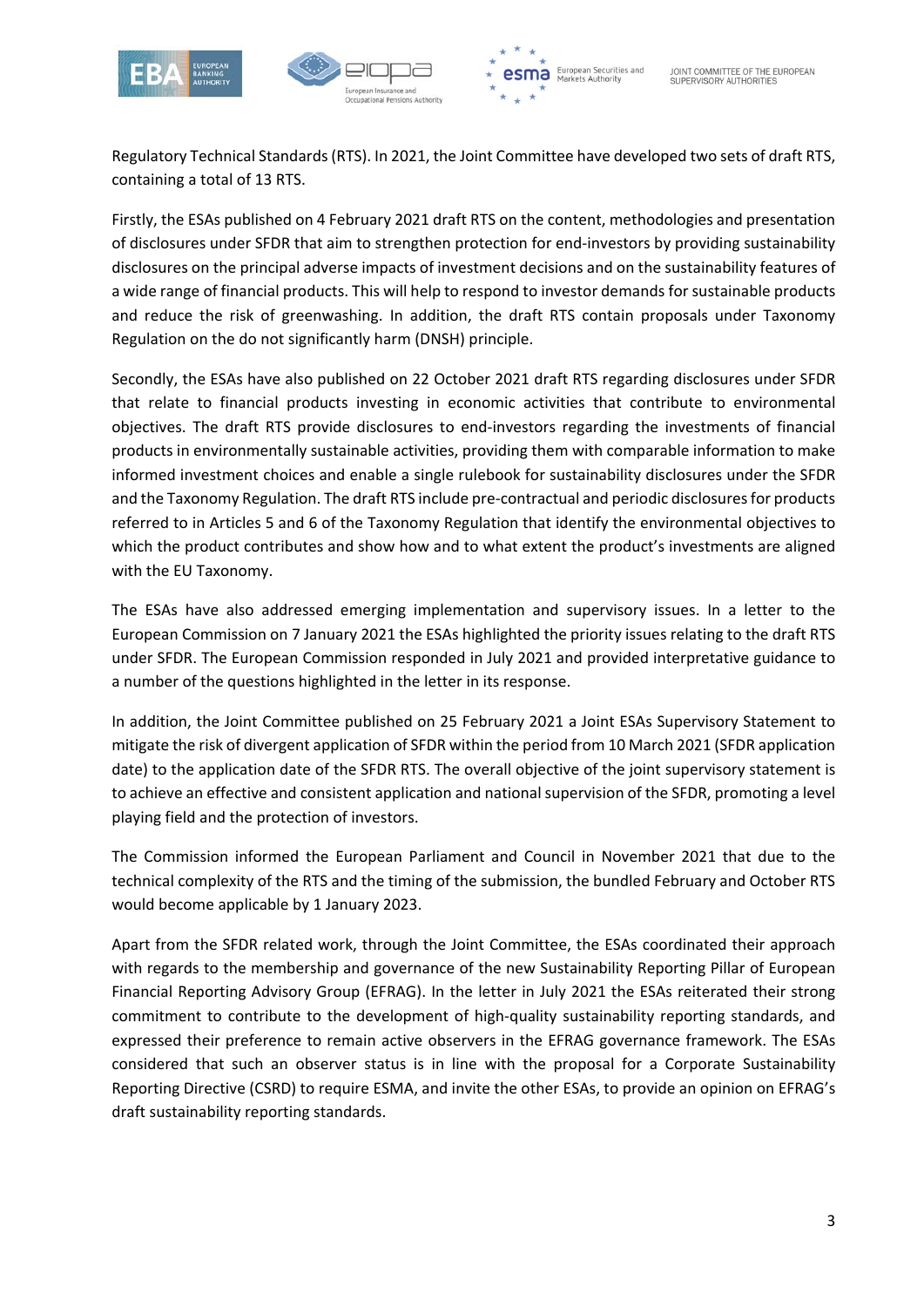



**esma** European Securities and

## **Securitisation**

With a view to support the development of the EU securitisation market, the Joint Committee continued its work to address obstacles in the implementation of the Securitisation Framework and to suggest improvements to the regulatory and supervisory regime to the National Competent Authorities (NCAs) and the European Commission.

In particular, the Joint Committee considered the difficulties to ascertain the jurisdictional scope of application of certain provisions in the Securitisation Regulation in case one or more of the securitisation parties are located in a third country. In the Joint Opinion issued in March 2021, the ESAs examined the EU securitisation requirements which may be applicable to third‐country parties, as well as related compliance aspects of a transaction under the Securitisation Regulation. The ESAs also set out their common view on the practical difficulties faced by market participants and recommended that these difficulties should be addressed through interpretative guidance from the European Commission.

Furthermore, in the report prepared according to Article 44 of the Securitisation Regulation, the ESAs assessed the implementation and the functioning of the Securitisation Regulation, and provided recommendations on how to address initial inconsistencies and challenges which may affect the overall efficiency of the current securitisation regime. In particular, the report highlighted specific issues related to transparency and due diligence requirements, criteria for simple, transparent and standardised (STS) securitisation and requirements related to supervision of securitisation. The report was meant to provide guidance to the European Commission in the context of its review of the functioning of the Securitisation Regulation. It also includes an analysis of the efficiency of the STS securitisation framework, considering in particular the role that securitisation could play in the economic recovery post the Covid‐19 pandemic.

In addition, the Joint Committee provided further guidance on the application of the Securitisation Regulation through Q&As. These Q&As clarify in particular: (i) the content and the format of the information of a securitisation transaction that should be disclosed by the originator, sponsor and securitisation special purpose entity (SSPE); (ii) the transaction documentation of a STS securitisation that should be made publicly available to facilitate investors' compliance with its due diligence requirements; and (iii) the type of STS certification services that can be provided by Third-party Verifiers to the securitisation parties. These Q&As were subsequently updated to clarify whether a "vendor financing" structure can be considered a synthetic securitisation.

Finally, the Joint Committee has initiated work to address the Call for Advice from the European Commission in October 2021. This Call for Advice seeks the Joint Committee's assistance to assess the recent performance of the rules on capital requirements (for banks, and insurance and reinsurance undertakings) and liquidity requirements (for banks) relative to the framework's original objective of contributing to the sound revival of the EU securitisation market on a prudent basis. The Joint Committee report is scheduled for submission to the European Commission by 1 September 2022.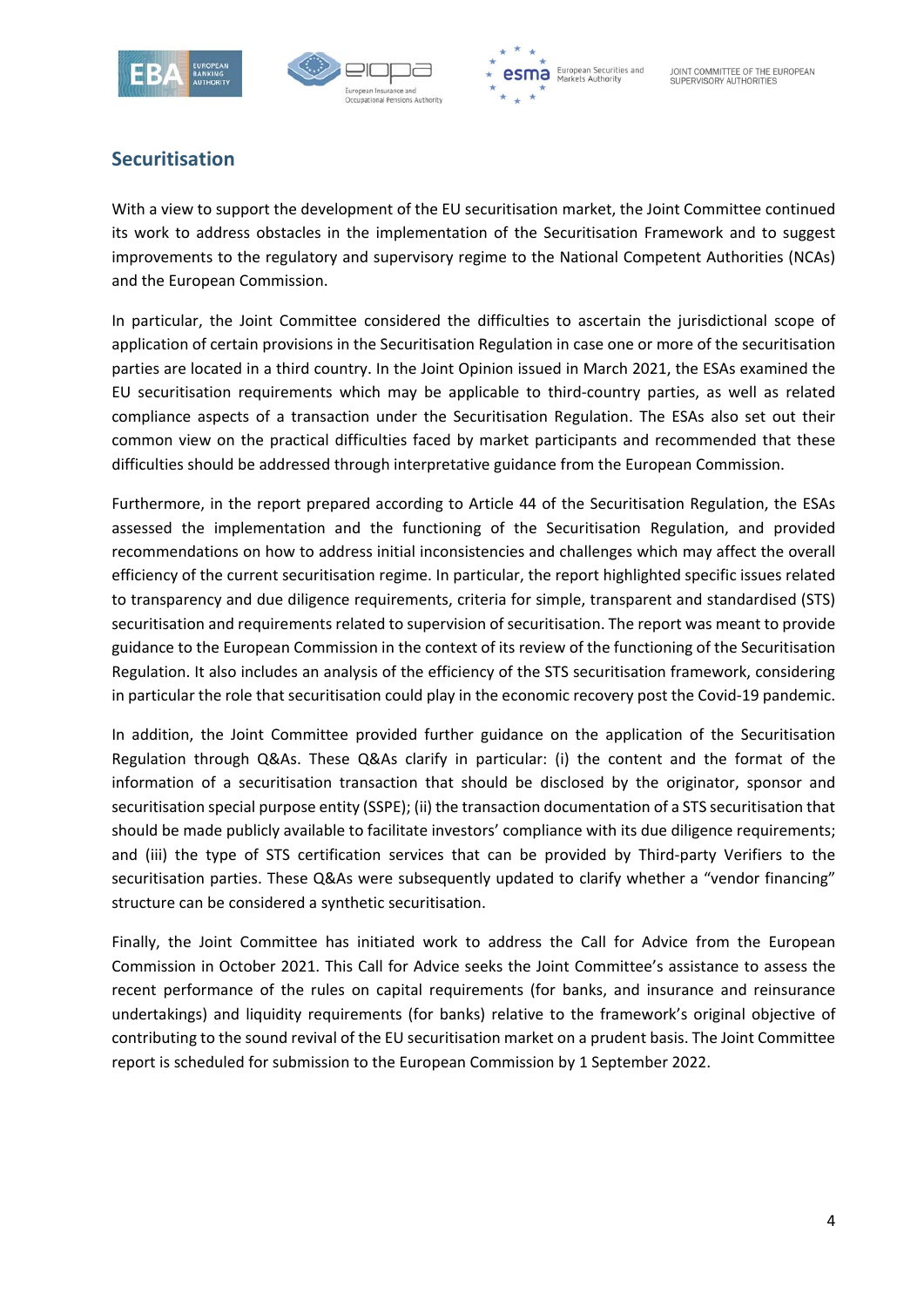





# **Digital finance**

In 2021 the Joint Committee stepped up its digital finance-related work, including in the context of the European Commission's Digital Finance Strategy, with extensive technical discussions on topics such as crypto‐assets and digital operational resilience. Moreover, the ESAs prepared a comprehensive response to the Call for advice from the European Commission's February 2021 Call for Advice on Digital Finance on value chains, platformisation and new mixed activity groups.

The ESAs have been actively involved in the discussions on the legislative proposals for a regulation on markets in crypto‐assets (MiCA) and the regulation on digital operational resilience for the financial sector (DORA). In particular, apart from considering technical and resource elements relating to operational preparations for the proposed supervision and oversight tasks, the Chairs of the ESAs sent a letter to co‐ legislators, where the ESAs set out their views on how to take forward most efficiently important aspects of the governance and operational processes of the oversight framework for critical third‐party service providers and the application of the proportionality principle in the proposed DORA. Among other things the ESAs stated that the proposal raised challenges on the practical functioning of the oversight framework, especially the complexity of the governance and decision‐making process between the Joint Committee of the ESAs, the Boards of Supervisors of the ESAs and the Oversight Forum.

## **European Forum for Financial Innovation Facilitators (EFIF)**

The European Forum for Innovation Facilitators (EFIF) continued to bring value in bridging national innovation facilitators (regulatory sandboxes and innovation hubs) on innovation-related issues. EIOPA handed its Chairpersonship of this forum over to ESMA in September 2021 and the first ESMA‐chaired meeting took place in October 2021.

Under EIOPA's chairmanship, the EFIF finalised the procedural framework to facilitate cross‐border testing<sup>2</sup> in accordance with the mandate set out in the Digital Finance Strategy.

EFIF members continued to exchange views on the design and development of already established and new innovation facilitators, innovation trends in the financial sector, including the issues of multi‐purpose digital platforms facilitating the provision of financial services, RegTech, AI, Big Data and machine learning; with the objective to promote greater coordination and cooperation between innovation facilitators and thus support the scaling up of FinTech across the single market.

<sup>&</sup>lt;sup>2</sup> Available at https://www.esma.europa.eu/sites/default/files/library/efif\_procedural\_framework\_for\_crossborder\_testing.pdf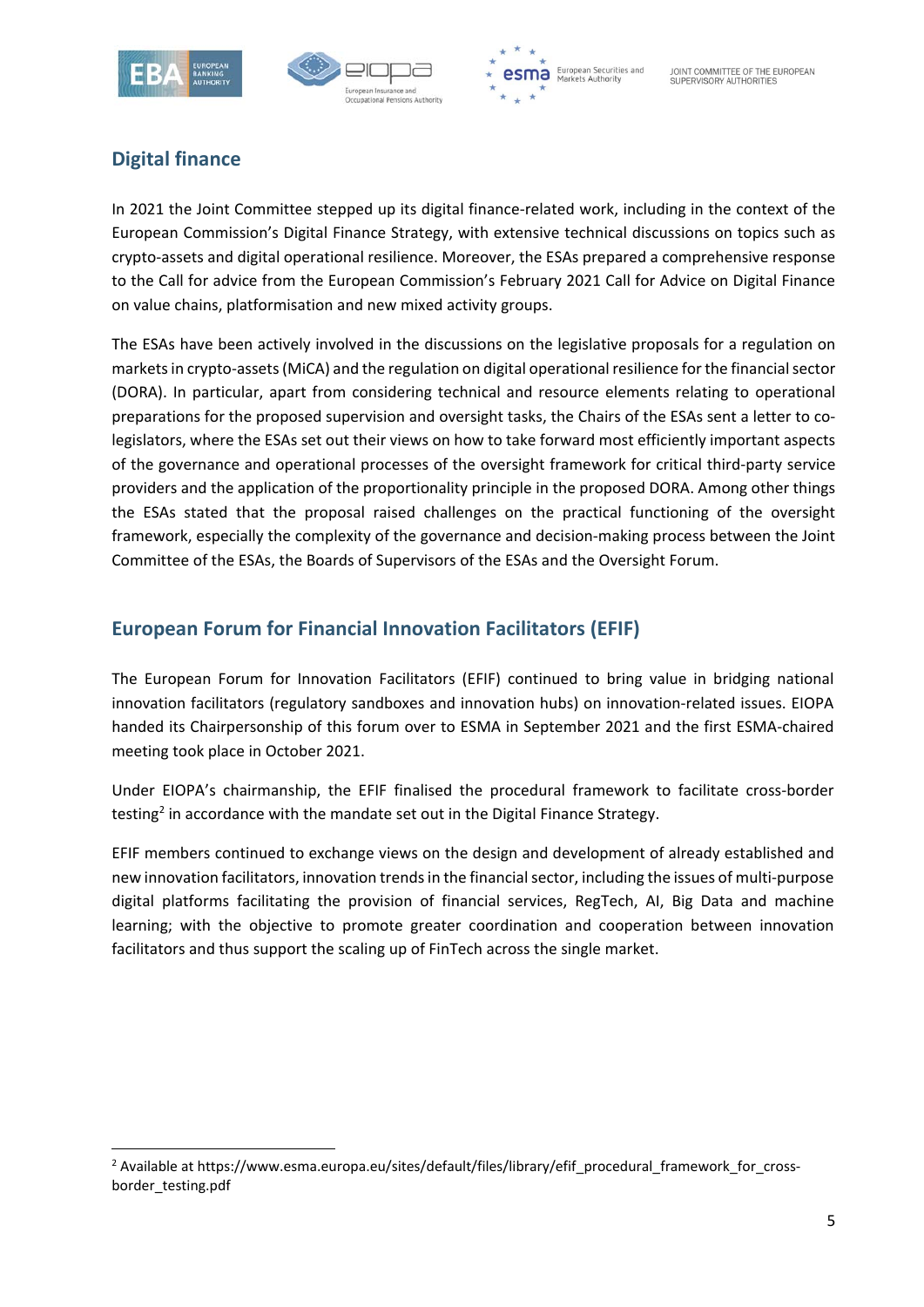





# **Financial Conglomerates**

The Joint Committee published its 2021 annual list of identified Financial Conglomerates showing 67 financial conglomerates, out of which 65 located with the head of group in the EEA, one financial conglomerate with the head of the group in the United Kingdom, and one financial conglomerate with the head of group in Switzerland. Work also continued to develop reporting templates for conglomerates on intra‐group transactions and risk concentration as well as on capital adequacy.

#### **Other relevant cross‐sectoral Joint Committee work**

The Joint Committee finalised the Joint final report on the third amendment to the draft ITS on the allocation of credit assessments of external credit assessment institutions (ECAIs) to an objective scale of credit quality steps in accordance with CRR and Solvency II. This amendment addressed (i) the registration of two new credit rating agencies (CRAs), (ii) the outcome of a monitoring exercise on the adequacy of existing mappings; and (iii) the deregistration of a number of CRAs.

The ESAs have developed Joint Q&A on Commission Delegated Regulation on bilateral margin requirements under EMIR clarifying different aspects regarding the bilateral margin regime. The Q&A clarify in particular (i) the relief covered by a partial intragroup exemption from bilateral margin requirements; (ii) the procedure to grant intragroup exemptions from bilateral margin requirements between a financial counterparty and a non-financial counterparty that are based in different Member States; and (iii) the exemption regime from bilateral margin requirements for derivatives entered into in relation to covered bonds.

Finally, the Joint Committee discussed the mandate in Article 31a of the ESA Regulations to set up a cross‐ sectoral system for the exchange of information on the fit and proper assessments. The work continued on the draft guidelines for the exchange of information, and on an IT solution consisting of a cross‐sectoral CAs contact list and searchable shared database of holders of qualifying holdings, directors and key function holders assessed for fitness and propriety.

## **ESAs' Board of Appeal**

The Board of Appeal is a joint independent body of the ESAs, introduced to effectively protect the rights of parties affected by decisions adopted by the Authorities. The ESAs provided administrative support to the Board of Appeal and serve as its Secretariat. As of 1 December 2021, the ESAs renewed 10 members and alternates of the ESAs Board of Appeal. Following the renewal, Mr. Michele Siri has been elected as the new President and Mr. Christos Gortsos as new Vice-President of the ESAs Board of Appeal.